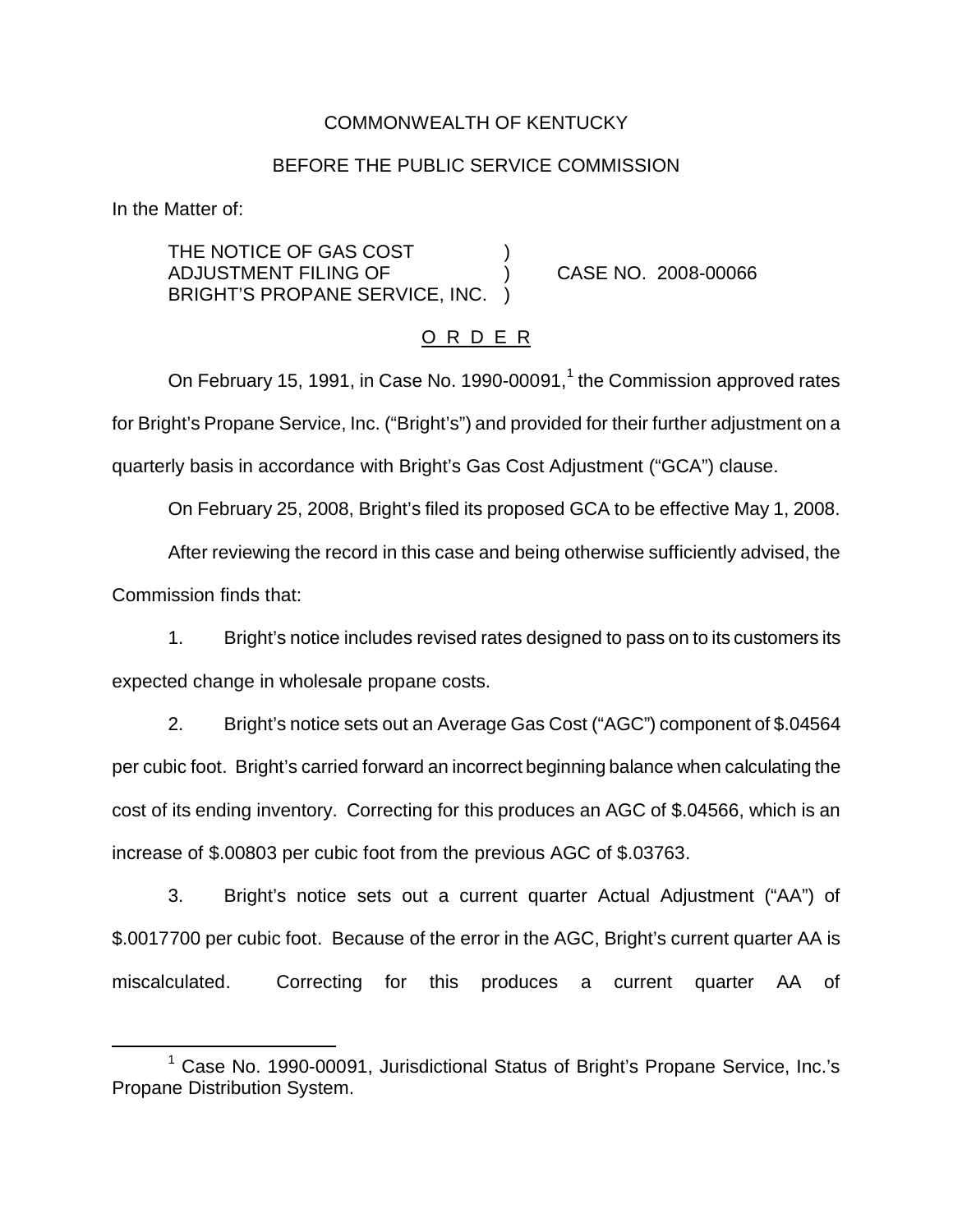\$.0017751 per cubic foot. Bright's notice sets out a total AA of \$.0022272 per cubic foot. Bright's carried forward incorrect amounts for the previous quarters in calculating its total AA. $<sup>2</sup>$  Correcting for this error produces a total AA of \$.0022086 per cubic foot, which is an</sup> increase of \$.0029802 per cubic foot from the previous total AA.

4. Bright's notice sets out no Balancing Adjustment.

5. Bright's notice sets out \$.015 per cubic foot to recover overhead operating costs as approved in its tariff.

6. Bright's GCA is \$.06287 per cubic foot, which is an increase of \$.01101 per cubic foot from the previous rate of \$.05186.

7. The rates in the Appendix to this Order are fair, just, and reasonable, and should be approved for final meter readings by Bright's on and after May 1, 2008.

IT IS THEREFORE ORDERED that:

1. The rates in the Appendix, attached hereto and incorporated herein, are approved for final meter readings on and after May 1, 2008.

2. Within 20 days of the date of this Order, Bright's shall file with the Commission its revised tariffs setting out the rates authorized herein.

 $2$  The correct amounts are: \$.0002593 for the period August, September and October 2007; \$0 for the period May, June and July 2007; and \$.0001742 for the period February, March and April 2007.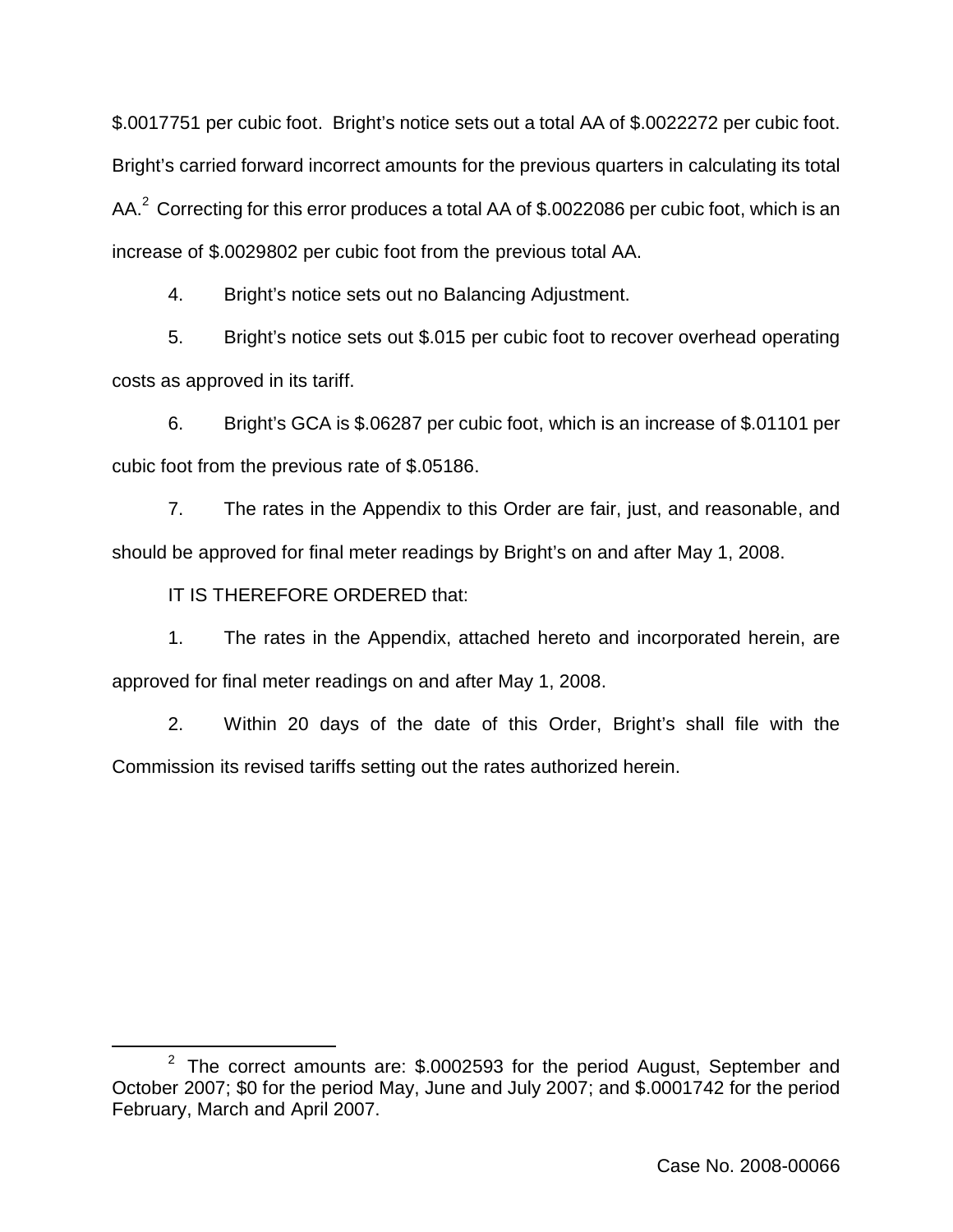Done at Frankfort, Kentucky, this 14<sup>th</sup> day of April, 2008.

By the Commission

ATTES Ifuntso Executive Director